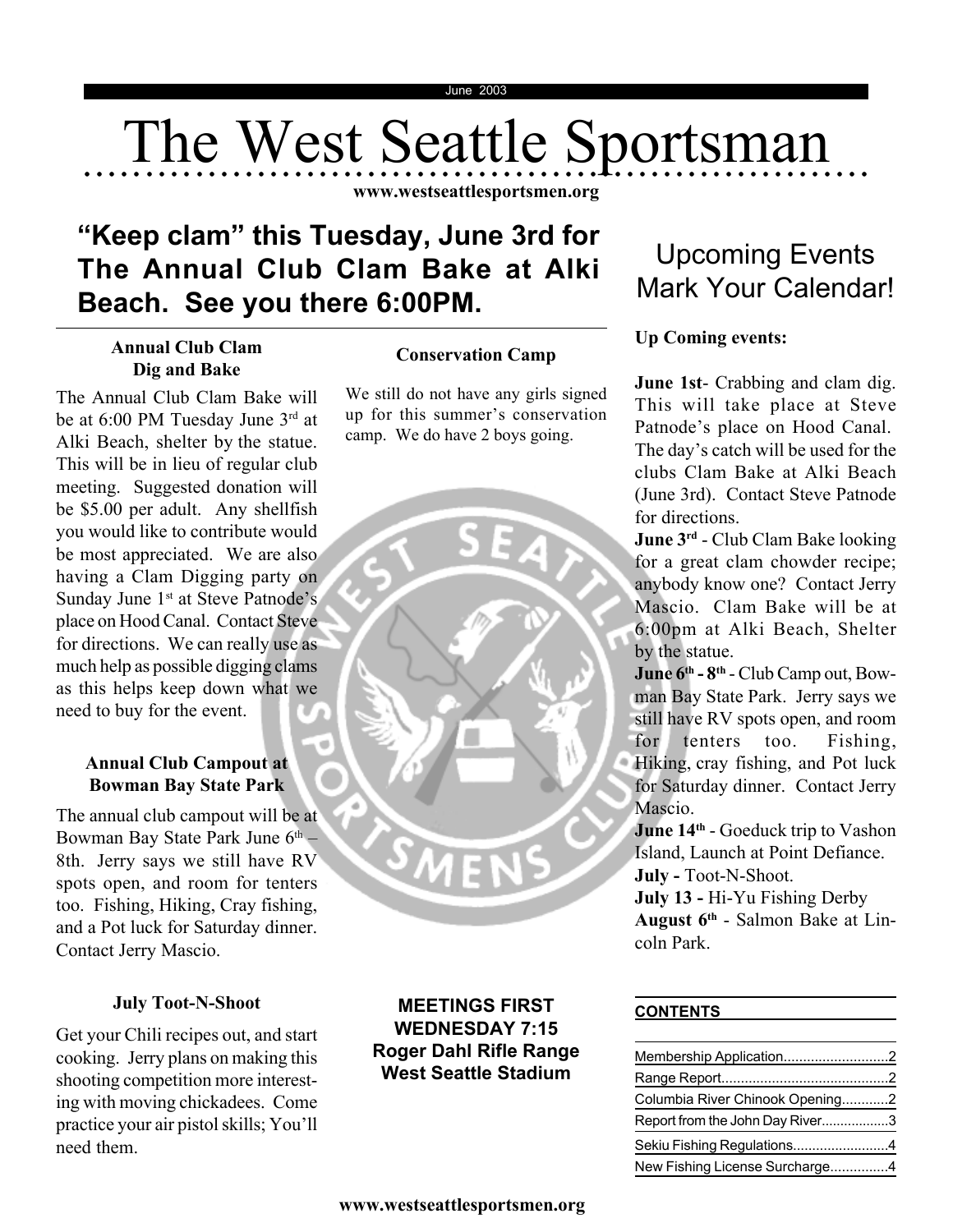#### June 2003

## **RANGE REPORT May 21, 2002**

The next hunter education classes are August 21, 23, & 24, September 4, 6, & 7. Gary, Richard, Steve, Mike and others interested in being instructors mark your calendar.

As most of you know we have our 10-year contract with the city and now have a firm contract with the IAC. We can now start getting the big equipment. As of now the fan is on order, delivery is in about 5-6 weeks. We are working on details for the backstops next as they have a two month delivery time.

# **Columbia River hatchery summer chinook fishing to open June 16**

OLYMPIA - For only the second time in 30 years, anglers will soon be able to go fishing for adult hatchery summer-run chinook salmon in the Columbia River.

The season, approved today by Washington and Oregon fishery managers, begins June 16 and is scheduled to run through July 31 unless the harvest guideline is met before then.

Fishing will be open seven days a week from the Rocky Point/ Tongue Point line upstream to the Highway 395 bridge at Pasco. The daily limit will be six salmon with a minimum size of 12 inches, no more than two of which may be adult fish. Retained chinook must have a missing adipose fin and a healed scar in its place to indicate hatchery origin. All wild chinook as well as all sockeye, chum and wild coho must be released unharmed.



The West Seattle Sportsmen's Club was founded in 1934 by a group of fourteen men who had the foresight to see that sportsmen, in a united group, would present views, be better heard and achieve goals that were not possible when action as unorganized individuals. The ambitions of these charger members, who strove for the propagation of wildlife and habitat as well as the conservation of all our natural resources, has proven prophetic, for today multitudes of individuals and sporting groups are carrying on the job of conserving the remaining outdoor assets of natural America. The West Seattle Sportsmen's Club helps lead in this fight in the state of Washington. A member has the opportunity to join others in formulating club action in achieving and maintaining these goals.

However, "all work and no play" is not the format of the club. Many events are spaced throughout the year to insure a member many chances to participate in sportsmen's activities. For \$25, what more could a man ask than the opportunity to go salmon fishing with a group of his friends on a charter boat, fresh water fishing with other members and their families, have a salmon bake, a clam feed, or attend a banquet especially for the ladies. But there's more - he can shoot on the club range, go rabbit hunting, and if nothing else, should get \$25 worth just by watching the kids of the community have a real ball at the Kid's Fishing Derby. To sum it all up, a guy gets at least a hundred dollars worth of fun out of a year's membership.

| <b>MEMBERSHIP APPLICATION</b><br><b>WEST SEATTLE SPORTSMEN'S CLUB</b>                                                                                                                                                                                                                                             |  |  |
|-------------------------------------------------------------------------------------------------------------------------------------------------------------------------------------------------------------------------------------------------------------------------------------------------------------------|--|--|
| Date                                                                                                                                                                                                                                                                                                              |  |  |
|                                                                                                                                                                                                                                                                                                                   |  |  |
| being interested in the propagation and conservation of game birds, game animals,                                                                                                                                                                                                                                 |  |  |
| and fish in the State of Washington, do hereby apply for membership in the WEST                                                                                                                                                                                                                                   |  |  |
| SEATTLE SPORTSMEN'S CLUB and tender herewith the sum of \$ in                                                                                                                                                                                                                                                     |  |  |
| payment of one year's dues.                                                                                                                                                                                                                                                                                       |  |  |
| "I solemnly swear that I will abide by the Constitution and By-Laws of the West<br>Seattle Sportsmen's Club and help in its up-building and I will not willfully disobey<br>the Game Laws wherever I fish or hunt. I will always be a true sportsman both in<br>the field and to my brother members at all times. |  |  |
| Signed                                                                                                                                                                                                                                                                                                            |  |  |
| <b>Street Address</b>                                                                                                                                                                                                                                                                                             |  |  |
| Zip<br>$City \qquad \qquad \qquad \qquad$                                                                                                                                                                                                                                                                         |  |  |
| Phone                                                                                                                                                                                                                                                                                                             |  |  |
| Recommended by                                                                                                                                                                                                                                                                                                    |  |  |
|                                                                                                                                                                                                                                                                                                                   |  |  |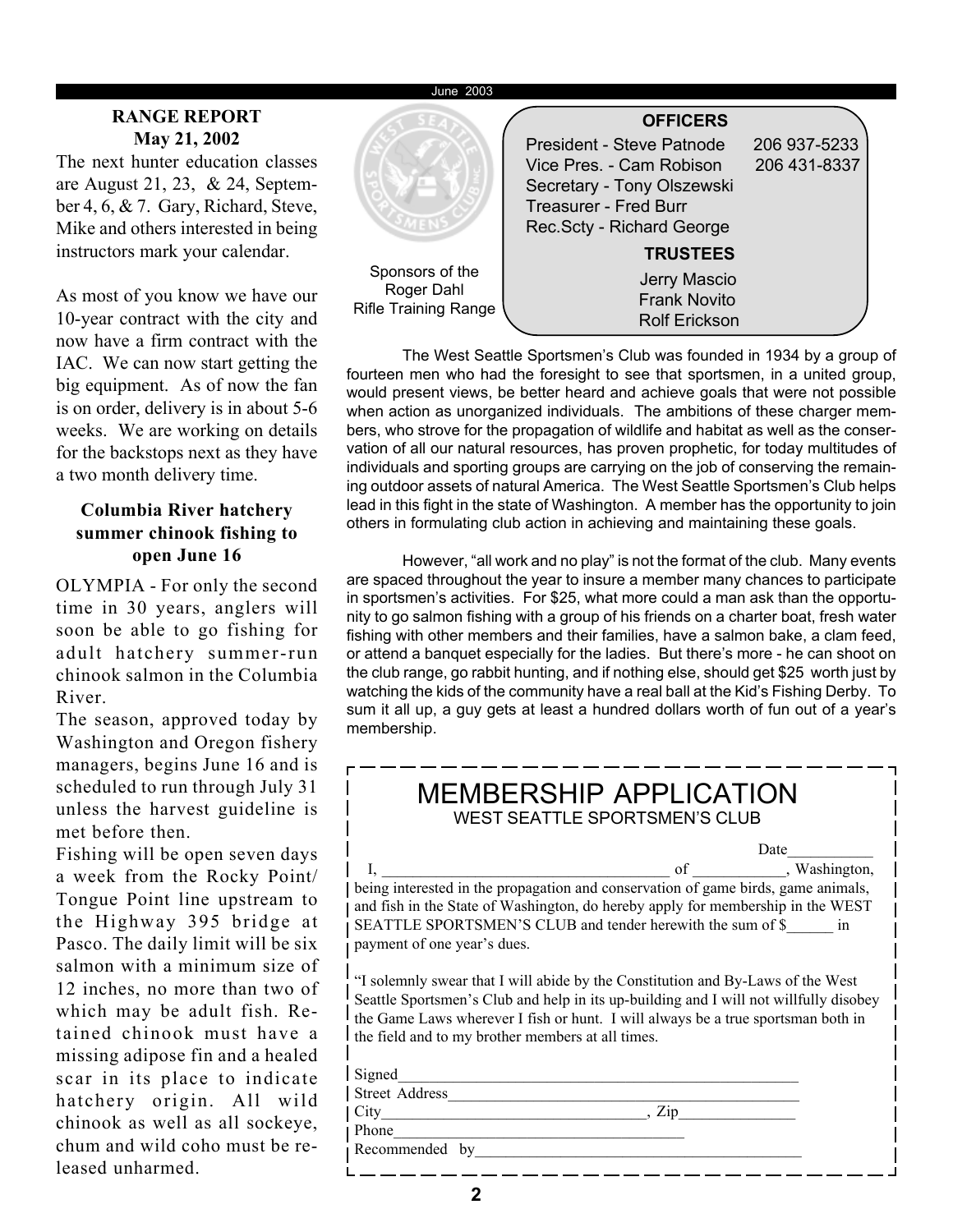#### June 2003

## Fishing the John Day River By Darrell Kirk

I had the pleasure of fishing one of America's greatest Smallmouth Bass rivers last weekend-the John Day. Located about 6 hours drive from Seattle, the river is world renown for its ability to produce about 50 Smallmouth per day with the average fish weighing about 1.5 to 3lb. each. In addition to great fishing, the John Day area has some of the most scenic territory in the world and the people are some of the nicest you will ever meet.

The main river routes for fishing the John Day are: Spray to Service Creek, Service Creek to Twickenham, and Kimberly to Spray. The route we took was from Kimberly to Spray, a very private section that the fishing guides use. It's about a 10 mile stretch that takes about 6 - 8 hours to float depending on how many "holes" you stop to fish along the way. The float is very scenic and you will see deer, huge beavers, and many different species of birds. Surrounding you are the many "painted mountains" of red, yellow, green, and brown that make the John Day a world class destination for River Rafting. Drop your boat at Kimberly and give Jim a call at (541)468-2182 to bring your vehicle down to your take out at Spray. He charges \$15. for this great service.

We fished almost exclusively with 1/4 and 1/8 ounce lead head jigs with 3" Mister Twister Exude grubs in Pumpkin Pepper color. Fish this rig along the bottom very, very slowly hitting the rocks. The big fish love this presentation as it looks just like their favorite meal-crawdads. Again, fish this rig very slowly. For fly fishing enthusiasts, a Clouser Minnow in white works great. Poppers are also a favorite of the locals in the area. The river is ripe with sagebrush, reeds, and other plants that grow along the shore. All of these places are filled with Smallmouth bass just waiting for your presentation.

### Getting there:

Take I-90 East through Yakima and then take 97 South through Toppenish. Continue on 97 crossing over the Columbia River. Continue on 97 until you hit Hyway 206. You will pass through the towns of Wasco, Condon, and Fossil. Be sure to stop into Fossil if you get the chance. From Fossil, take Hyway 19 towards the town of Spray. There are several campgrounds on the road from Fossil to Spray, we stayed at one of the best, "Big Sarvice Corral" Give Judy a call at (541)468-2121 to make a reservation. Big Sarvice is located just a mile or two from Service Creek, an important stop along the John Day River.

The John Day River is known around the world for its Smallmouth Bass fishing as well as its "painted" mountains, and makes for the fishing trip of a lifetime.